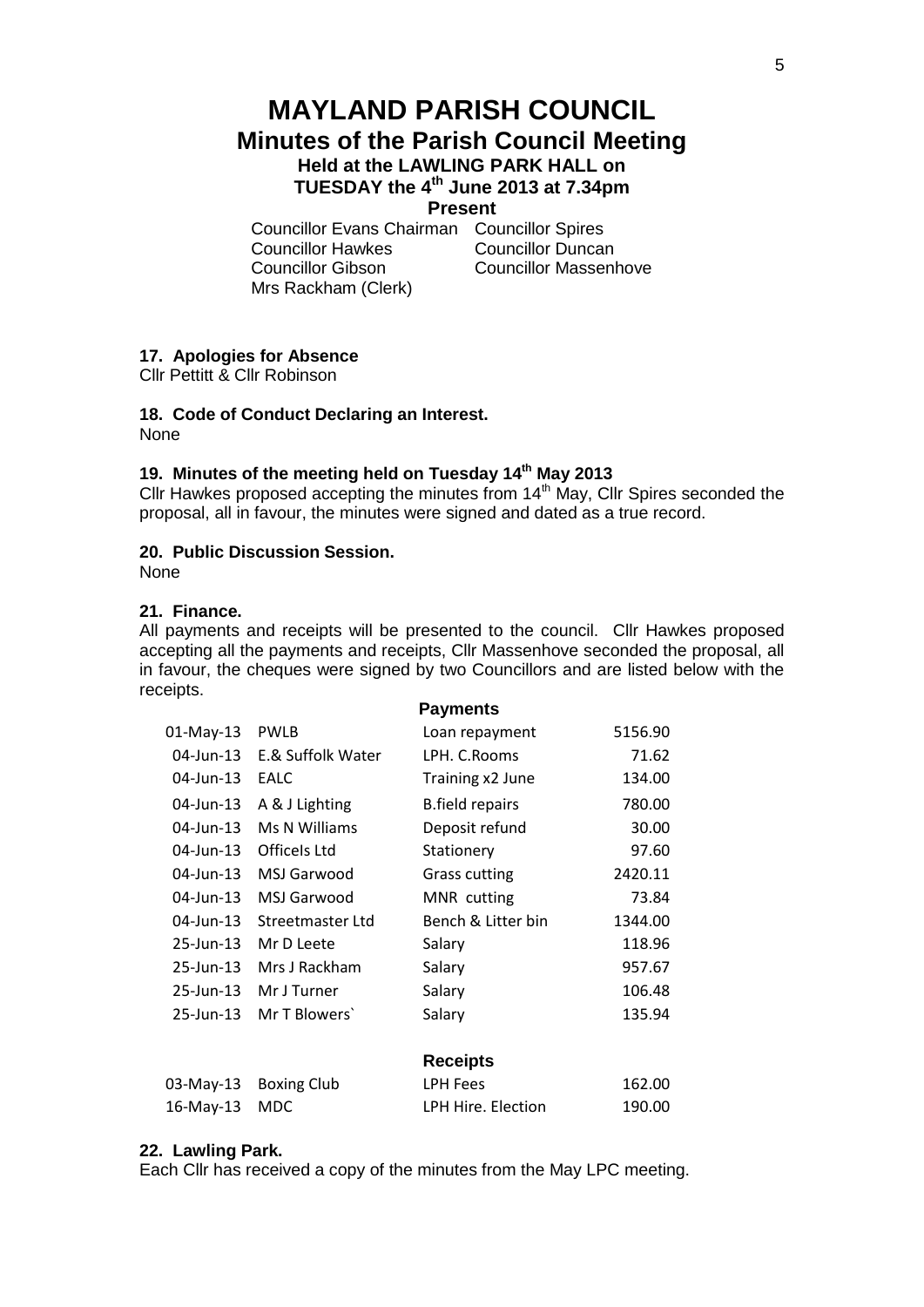Removal of tree cuttings, Bakersfield. This quotation was discussed and Cllr Massenhove & Cllr Spires agreed to clear the cuttings and burn them. They will liaise with each other to carry out the work. They were advised not to use chain saws on Council land unless they had been on a training course and had the relevant certification.

Bollard. Replacement bollard the type of bollards and the quotes available were discussed. Cllr Spires proposed a lockable fold down post at a cost of £89 net. Cllr Duncan seconded the proposal, 5 Councillors agreed and 1 abstained. **Clerk** to action.

Cable run. A quote to carry out the repair to the cable run including a free sleeve was discussed. Cllr Duncan accepted the quote of £60. All in favour. **Clerk to action.**

## **23. Planning.**

**Definitive Map Modification No. 528.** Does this council wish to make objections in writing or in person to this modification? The notification was noted by the council.

## **Consideration of applications for the council to make comment to the Planning Authority.**

**FUL/MAL/13/00370 PP-02593482.** Demolition of existing barn and erection of new barn style residential dwelling. Little Ashtree Farm Steeple Road, Mayland. 3 Cllrs Objected, 3 Cllrs abstained as they didn't have a view. The Chairman used

her casting vote and no view will be given to MDC. This dwelling is outside Mayland but in Steeple.

**FUL/MAL/13/00430.** Siting of residential caravan within construction site to provide temporary accommodation of approx. 12 months duration. Elm Gables, 4 Wembley Avenue, Mayland. 6 No Objections

**FUL/MAL/13/00386.** Change of use from a scrap yard to a home care domiciliary agency. Lower Farm Steeple Road, Mayland. 6 No Objections

**HOUSE/MAL/13/00320.** Retention of garage to the front of the property, Ordiwedd, Smith Avenue, Mayland.

6 Objections. Submitted plan did not have reference to the term retrospective. Therefore it was a misleading application. This council does not condone building without planning permission.

#### **Planning decisions made by the local Planning Authority.**

**HOUSE/MAL/13/00229.** Removal of existing 45% pitched roof over existing first floor rooms to improve usable space by providing vertical walls to perimeter. New roof to be constructed with 22.5% pitch and dormers to front and rear elevations. Height of ridge to be maintained. 43 West Avenue Mayland. **Refused.**

**FUL/MAL/12/01053.** 2 No. new self-build chalet bungalows on vacant site Land South Of Bartlett Close Mayland **Refused**

**HOUSE/MAL/13/00113.** Two storey side extension 10 Derby Close Mayland **Approved**